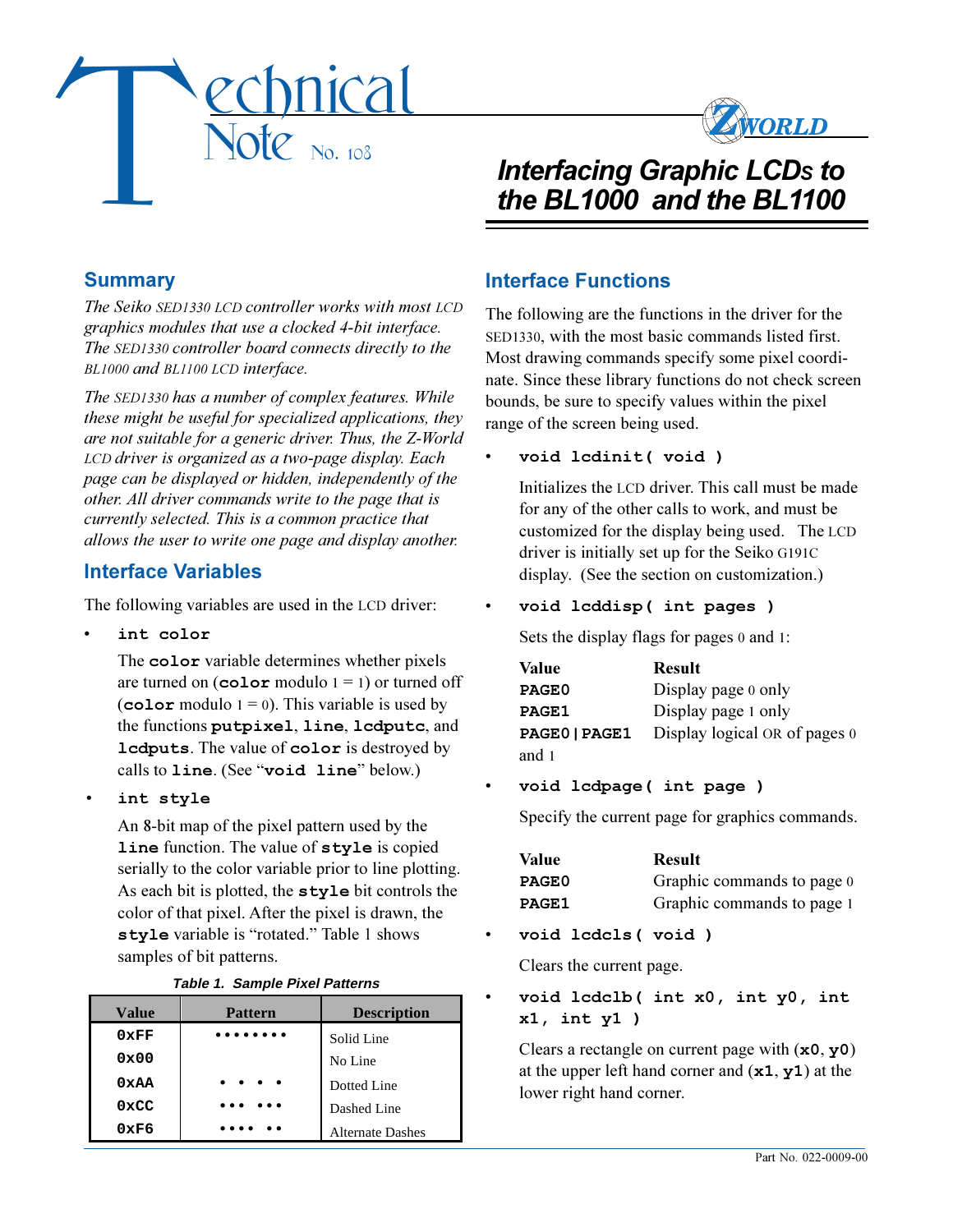**void lcdputc( int x, int y, int ch )**

Draws the ASCII character equivalent of **ch** at (**x**, **y**) on the current display. Characters are up to  $8 \times 8$  pixels.

 **void lcdputs( int x, int y, char\* s )**

> Outputs a string **s** of ASCII characters starting at (**x**, **y**) on the current display. Characters are up to  $8 \times 8$  pixels.

**void lcdscrl( int pixels )**

Scrolls the current page *left* a given number of pixels. Pixels must in the range [0, Display Width]. Lines newly shifted into the display are blank.

**void lcdscrr( int pixels )**

Scrolls the current page *right* a given number of pixels. Pixels must in the range [0, Display Width]. Lines newly shifted into the display are blank.

**void lcdscrd( int pixels )**

Scrolls the current page *down* a given number of pixels. Pixels must in the range [0, Display Length]. Lines newly shifted into the display are blank.

**void lcdscru( int pixels )**

Scrolls the current page *up* a given number of pixels. Pixels must in the range [0, Display Length]. Lines newly shifted into the display are blank.

 **void lcdscrup( int x0,int y0, int x1,int y1, int pixels )**

Scrolls the specified rectangle up by a given number of pixels. The rectangle scrolled has (**x0**, **y0**) as the upper left hand pixel and (**x1**, **y1**) as the lower right hand pixel.

**void putpixel( int x, int y )**

If color modulo  $1 = 1$ , the pixel at  $(\mathbf{x}, \mathbf{y})$  is set (turned black). Otherwise, the specified pixel is reset (turned white).

 **void line( int x0,int y0, int x1,int y1 )**

Plots a line from pixel (**x0**, **y0**) to (**x1**, **y1**). The line pattern drawn is specified by the **style** variable. (A call to **line** destroys the color variable.)

## **Customization (New Displays)**

The SED1330 controller and Z-World's graphic driver are compatible with a variety of displays, such as those listed in Table 2.

| <b>Manufacturer</b> | <b>Display</b>    | Size      |
|---------------------|-------------------|-----------|
| Seiko               | G <sub>2436</sub> | 240 x 64  |
|                     | G191C             | 92 x 128  |
| Optrex              | DMF660N           | 240 x 128 |
|                     | DMF682AN          | 256 x 128 |
|                     | <b>DMF6102N</b>   | 480 x 128 |
|                     | DMF690N           | 640 x 64  |
|                     | DMF651AN          | 640 x 200 |
| <b>AND</b>          | <b>AND1241ST</b>  | 480 x 128 |
|                     | AND932ST          | 640 x 200 |
|                     | AND561ST          | 640 x 200 |
| Stanley             | GMF640201S        | 640 x 200 |

**Table 2. LCD Displays**

The SED1330 driver (as supplied in the library) is set up for the G191C display from Seiko. A few modifications are required for use with other displays compatible with the SED1330. Two sections of code require changes.

The first section requiring change is the definition of macros for the machine language routines. The block for the SED1330 is shown in Figure 1.

| LCD:           | eau 062h  | ;Address of LCD Port      |
|----------------|-----------|---------------------------|
| DIMX:          | equ 019h  | ;Display Width (Bytes)    |
| <b>SCREEN:</b> | equ 0C80h | ; Screen Size ( Bytes )   |
| WIDTH:         | eau 192   | ;Display Width ( Pixels ) |
| HETGHT:        | eau 128   | ;Display Length           |
| CHWTD:         | equ 6     | :Character Width + Spaces |
|                |           |                           |

*Figure 1. SED1330 Macros*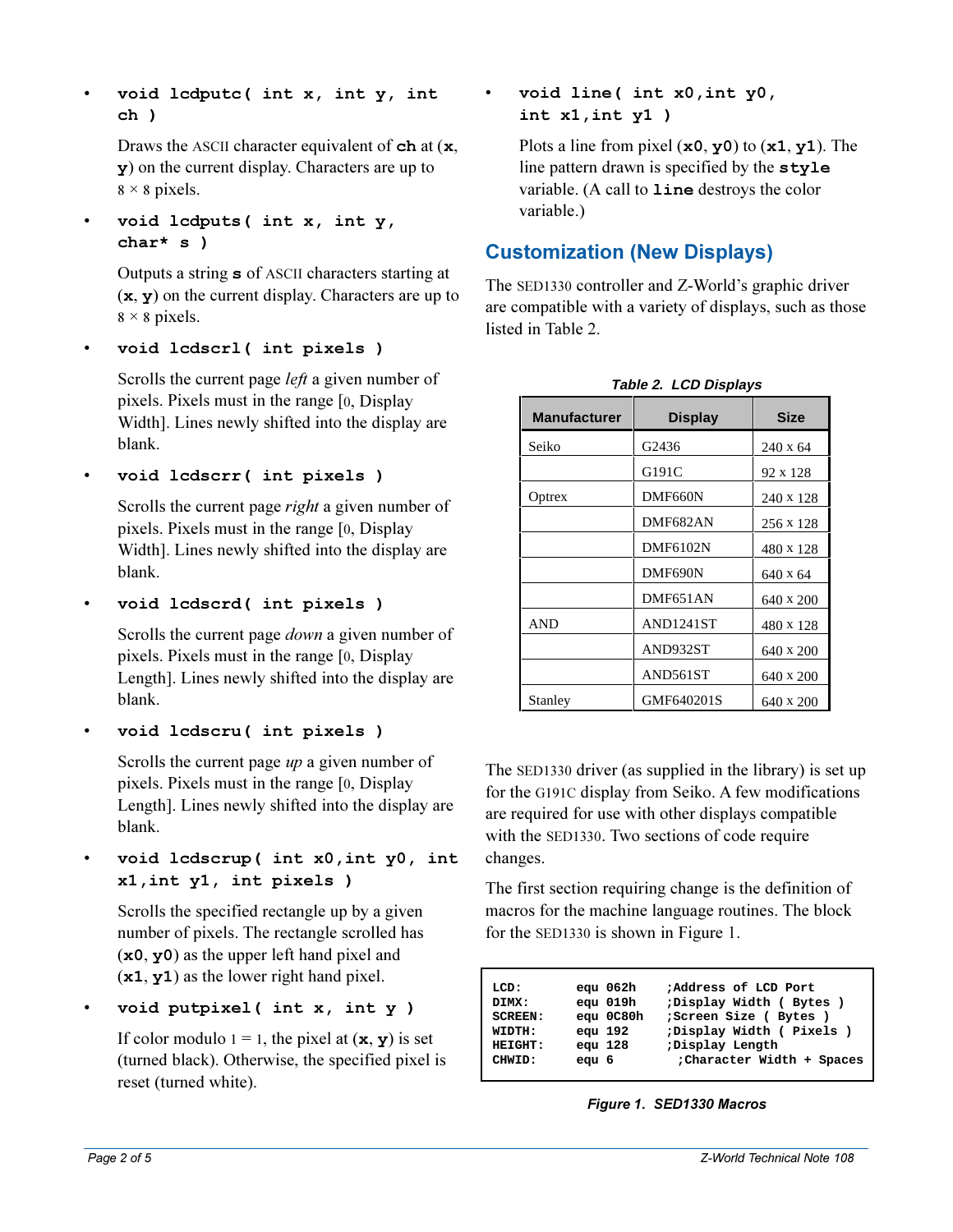Table 3 gives a detailed description of each macro.

| <b>Macro</b>  | <b>Description</b>                                                                                                                                                           |
|---------------|------------------------------------------------------------------------------------------------------------------------------------------------------------------------------|
| LCD           | The I/O address of the lowest of the two LCD ports, the BL1000's LCD interface is<br>located at $0A000_{\text{HEX}}$ ; the BL1100's LCD interface is at $062_{\text{HEX}}$ . |
| <b>WIDTH</b>  | Screen width in pixels.                                                                                                                                                      |
| HEIGHT        | Screen height in pixels.                                                                                                                                                     |
| <b>DIMX</b>   | Screen width in bytes, plus 1. DIMX = $WIDTH/8 + 1$ .                                                                                                                        |
| <b>SCREEN</b> | Memory required for one full display. $SCREEN = DIMX \times HEIGHT$ .                                                                                                        |
| CHWID         | The number of pixels occupied by each alphanumeric character, including intercharacter<br>spacing. The default font is 5 pixels wide plus 1 space between characters.        |

**Table 3. Machine Language Routine Macros**

The second section that will need modification is the actual initialization sequence sent to the controller. The initialization sequences for the G191C are shown in Figure 2.

```
int G191C_init[] = {0x140,0x30,0x87,0x07,0x18,0x7C,0x7F,0x19,0x00,
          0x144,0x00,0x00,0x7F,0x80,0x0C,0x7F,
          0x15D,0x07,0x87,
          0x15A,0x00,
          0x15B,0x1C,
          0x14C};
```
*Figure 2. G191C Initialization Sequences*

Following are detailed descriptions of each sequence. Only sections which need modification are explained.

```
0x140,0x30,0x87,0x07,\langle C/R\rangle,\langle TCR\rangle,\langle L/F\rangle,\langle LSB AP\rangle,\langle MSB AP\rangle
```
This is the system command. If it is set improperly, the display will not work.. Each of the modifiable fields is described in Table 4.

| <b>Field</b> | <b>Description</b>                                                                                    |
|--------------|-------------------------------------------------------------------------------------------------------|
| $<$ C/R $>$  | Screen width in bytes $(DIMX)$ .                                                                      |
| $<$ L $/F$ > | Screen length in lines, minus 1 ( $HETGHT = 1$ ).                                                     |
| $<$ A/P>     | 16 bits version of screen length, plus 1 ( $DTMX + 1$ ).                                              |
| $<$ TC/R>    | A timing value which relates screen refresh rates, controller clock speed, and display<br>dimensions. |

**Table 4. System Command Modifications**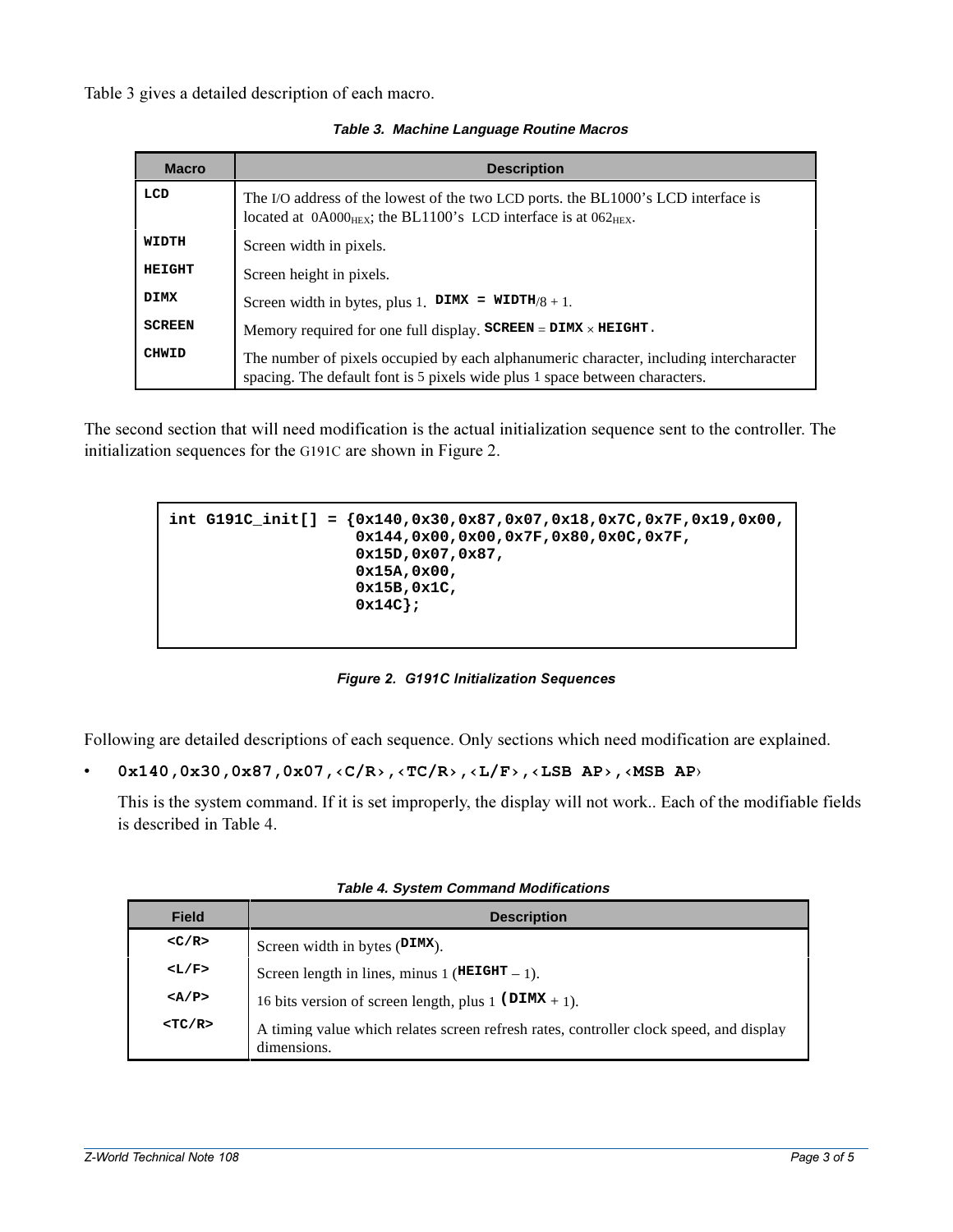For simplicity,

**<TC/R> = Fosc /** (9 **× L/F × Frame Freq**)

where  $\le$  **Frame Freq**  $\ge$  is the framing frequency (in Hz) for the display being used, and  $\langle$ **Fosc** $>$  is the crystal frequency of the SED1330. For example, the G191C has 128 lines ( $\langle L/F \rangle$  = 128) and a framing frequency of 70 Hz; the SED1330 controller has a 10 MHz crystal. For this configuration, then,

 $0x7C = 10,000,000 / (9 \times 128 \times 70)$ 

0x144,0x00,0x00,<L/F<sub>>,</sub><LSB SCREEN>, <MSB SCREEN>, <L/F>

> This sequence sets the memory locations for the start of each of the two display pages. The first screen starts at the base of memory, which is shown by (0x00, 0x00). The other immediately follows it. Thus, the start address for page 1 is SCREEN bytes into memory.

**0x15D,0x07,0x87**

Hides cursor.

**0x15A,0x00**

Sets horizontal scroll of screen to 0.

**0x15B,0x1C**

Sets 2 page graphics format.

**0x14C**

Sets cursor advance direction to right.

After these modifications, the SED1330 graphics driver will work with any compatible display.

## **Custom Fonts**

The driver as distributed comes with a  $5 \times 7$  character font, which is the smallest size that allows for the display of a complete set of unique characters. The software, however, is set up to allow fonts of up to  $8 \times$ 8, such as the standard PC graphics font. Two modifications are required to use such a font:

- 1. The **CHWID** macro must be set to the appropriate value.
- 2. The font table must be modified. Each character is specified by eight bytes. The first byte represents pixels on the top row, the next byte, pixels on the second row, and so on. Bit 7 is the leftmost pixel of the row and bit 0 is the rightmost pixel. Characters less than eight bits in width must be left justified, with unused bits zero.

## **Design Notes**

Larger LCDs are more sensitive to deviations from specified parameters. There are two important problems to consider. First, if  $\langle TC/R \rangle$  is set incorrectly, the display will become unstable or may not display at all. Second, the specified LCD voltage (usually negative) is very sensitive, and should be supplied within .5 volts of its specified value. Otherwise, even a properly configured display will appear blank because there is insufficient bias voltage to align the liquid crystals.

Unless a custom SED1330-based design is planned, obtain an evaluation board from Seiko for development. The G191C easily connects to the BL1000 or BL1100. Two cables are required, one from the controller to the SED1330, and one from the SED1330 to the G191C. These cables are laid out illustrated in Figures 3 and 4 on the following page.